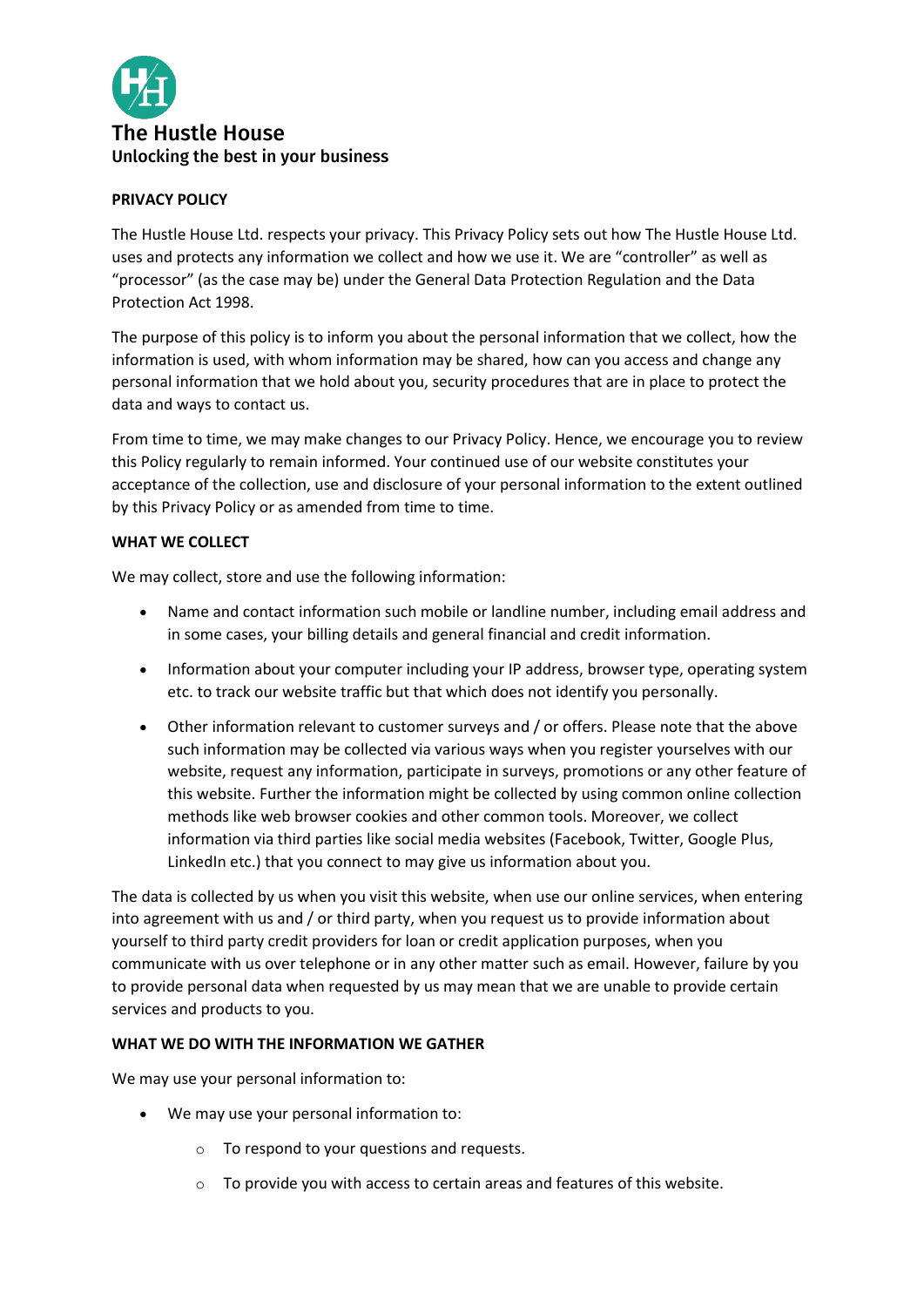

# The Hustle House Unlocking the best in your business

- o We may use the information to improve our products and services.
- o To administer our website.
- We may periodically send promotional emails about new products, special offers or other information including the businesses of carefully selected third parties which we think you may find interesting using the email address which you have provided.
- From time to time, we may also use your information to contact you by email for market research purposes.

# **DISCLOSING PERSONAL INFORMATION**

- We may disclose your personal information to any of our employees, insurers, professional advisers, agents and suppliers so far as necessary for the purposes set out in this policy.
- Furthermore, we may share and disclose your personal information to third party contractors who perform services for us including management and maintenance of Learning Management Systems (LMS) and any other Information System.
- Where your data is shared with third party suppliers, we take reasonable steps to ensure that these individuals and / or organisations are bound by confidentiality and privacy obligations in relation to the protection of your personal information.
- We may disclose your personal information to the extent that we are required to do so by law and/or in connection with any current or future legal proceedings.

## **CONTROLLING YOUR PERSONAL INFORMATION**

## **The right to erasure.**

You have the right to have your personal data erased and this right to erasure is also known as the 'the right to be forgotten'. You can request us to delete your data and we will take reasonable steps to respond to your request in accordance with the legal requirements. Kindly note that your right of erasure is not absolute, and we can only comply with your request for erasure, if the personal data we collect is no longer needed for any purposes and we are not required by law to retain it.

All registered users can access their profile at any time and update it to keep the information accurate, complete and up to date at all times.

To request access to your personal information, kindly contact us at [hello@thehustlehouse.co.uk](mailto:hello@thehustlehouse.co.uk)

If the personal information we hold about you is inaccurate, incomplete or no longer up to date, or wish for your details to be removed, please advise us so that we can take necessary steps to address the matter or discuss alternative options with you.

## **SECURITY OF THE INFORMATION**

We are committed to ensuring your information is secure and for this purpose we have taken certain standard security measures. In order to prevent unauthorised access or disclosure, we have put in place suitable physical, electronic and managerial procedures to safeguard and secure the information